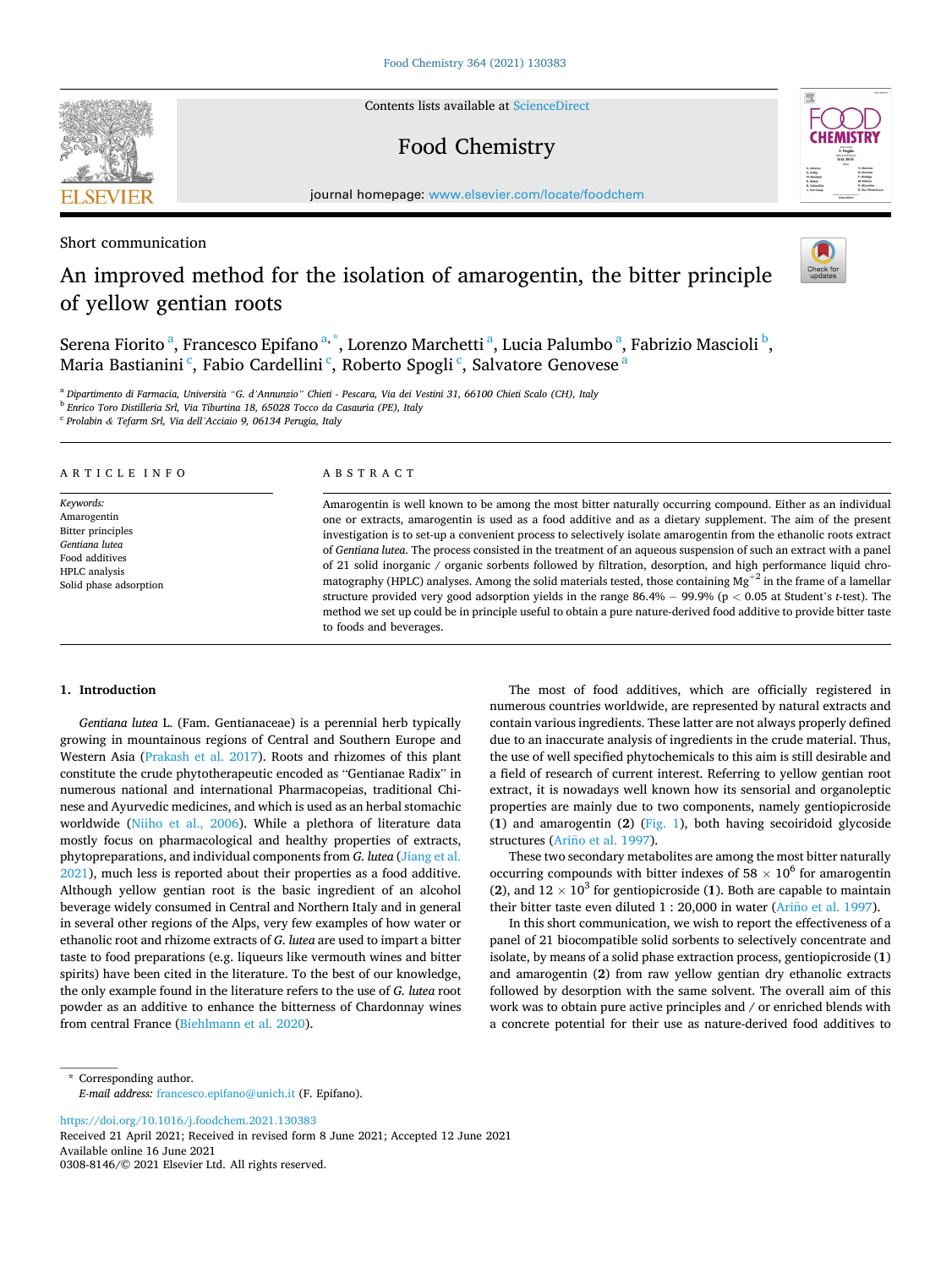<span id="page-1-0"></span>

**Fig. 1.** Structure of gentiopicroside (A) and amarogentin (B).

impart a bitter taste to selected foods and beverages. The contents of the two selected secondary metabolites have been quantified by high performance liquid chromatography (HPLC) coupled to UV/Vis detection.

### **2. Materials and methods**

# *2.1. Chemistry, plant material, extraction, and solid phase adsorption experiments*

Solvents (CH<sub>3</sub>CN, H<sub>2</sub>O both HPLC grade, EtOH, MeOH, and HCOOH) were purchased from Honeywell Research Chemicals (Charlotte, North

Carolina, USA) and Merck Sigma-Aldrich (Milan, Italy). HPLC standards, gentiopicroside (1) and amarogentin (2) (purity  $\geq$  99%) were purchased from PhytoLab (Vestenbergsgreuth, Germany). All solid materials were supplied by Prolabin & Tefarm Srl (Perugia, Italy) and are listed in [Table 2](#page-2-0). Recorded chemico-physical properties were in full agreement with those already reported for the same sorbents (Genovese et al., [2020\)](#page-5-0).

Yellow gentian roots were collected in Maiella mountain (altitude *>* 1500 m, Abruzzo region, Italy) with the permission obtained from local government authorities. Plant samples were taxonomically properly identified by Authors. A voucher specimen (GL-2021-1) has been stored in the deposit of the laboratory of Chemistry of Natural Compounds at the Department of Pharmacy of the University "G. d'Annunzio" of Chieti-Pescara. The vegetable material was first dried, ground, and finely triturated by an Ultra-Turrax® homogenizer. Ethanolic root extracts were prepared by maceration (room temperature for 24 h). To this aim 33.4 g roots powder were extracted with 150 mL of EtOH followed by filtration, evaporation to complete dryness of this solvent. The weighted crude solid extract was re-dissolved with MeOH or EtOH to reach a concentration of 1000 ppm. The resulting solution was divided into 21 aliquots, each with a volume of 1 mL and poured into a 5 mL round bottom flask, finally evaporating again the solvent to complete dryness under vacuum. The solid material obtained was suspended into H2O (5 mL) and treated with 200 mg of sorbents **A-Z**. In the case of Mg Al hydroxyl chloride (entry F) we repeated the experiments adopting the same conditions, but decreasing the quantity of the solid material to 100 mg, 50 mg, 25 mg, and 10 mg. Each suspension was magnetically stirred for 24 h at room temperature and, after filtration and centrifugation  $(13000\times g)$ , the supernatant was analysed by HPLC to determine the adsorption capacity of each sorbent herein under study and comparison with the blank sample.

# *2.2. HPLC, TLC, and total polyphenols content analyses and HPLC method validation*

HPLC analyses were performed using an Agilent 1100 (Santa Clara, CA, USA) series instrument equipped with an autosampler, a binary solvent pump, and a diode-array detector (DAD). The separation was achieved by means of a Kromasil RP C18 (4.6 mm  $\varnothing$  x 150 mm, 5 µm particle size). The mobile phase consisted of a H<sub>2</sub>O-HCOOH (99.6-0.4%) (solvent A) and CH3CN-HCOOH (99.6–0.4%) (solvent B) mixture working in a gradient mode at a flow rate of 1.0 mL min<sup>-1</sup>. The gradient was changed over time as the following: 0.0–3.0 min, from 2% to 30% B, 3.01–9.0 min. 30% B, 9.01–12.0 min. from 30% to 2% B, 12.01 – 15.0 min. 2% B. The column temperature was set at 25 ◦C and the injection volume was 20 µL. The wavelength value for the qualitative and quantitative analysis was 254 nm for both gentiopicroside (**1**) and amarogentin (**2**). Each sample solution was filtered through a 0.22 µm pore size Durapore® membrane (Merck Sigma-Aldrich, Milan, Italy) before

| Table 1 |                                                  |  |
|---------|--------------------------------------------------|--|
|         | HPLC method validation more relevant parameters. |  |

|                     | Compounds   |             |  |
|---------------------|-------------|-------------|--|
|                     | 1           | 2           |  |
| Slope               | 114112      | 112397      |  |
| Intercept           | 1650        | 1501        |  |
| $r^2$               | 0.9997      | 0.9999      |  |
| $LOD$ ( $\mu$ g/mL) | 0.15        | 0.05        |  |
| $LOQ$ ( $\mu$ g/mL) | 0.30        | 0.10        |  |
| Precision           |             |             |  |
| Intra-day $(n = 6)$ | $2.1 - 3.9$ | $2.0 - 3.8$ |  |
| Inter-day $(n = 6)$ | $2.3 - 4.0$ | $2.4 - 4.1$ |  |
| Accuracy            |             |             |  |
| Intra-day $(n = 6)$ | $2.1 - 3.9$ | $2.0 - 3.7$ |  |
| Inter-day $(n = 6)$ | $1.2 - 2.1$ | $1.0 - 1.9$ |  |

 $LOD =$  limit of detection:  $LOO =$  limit of quantification.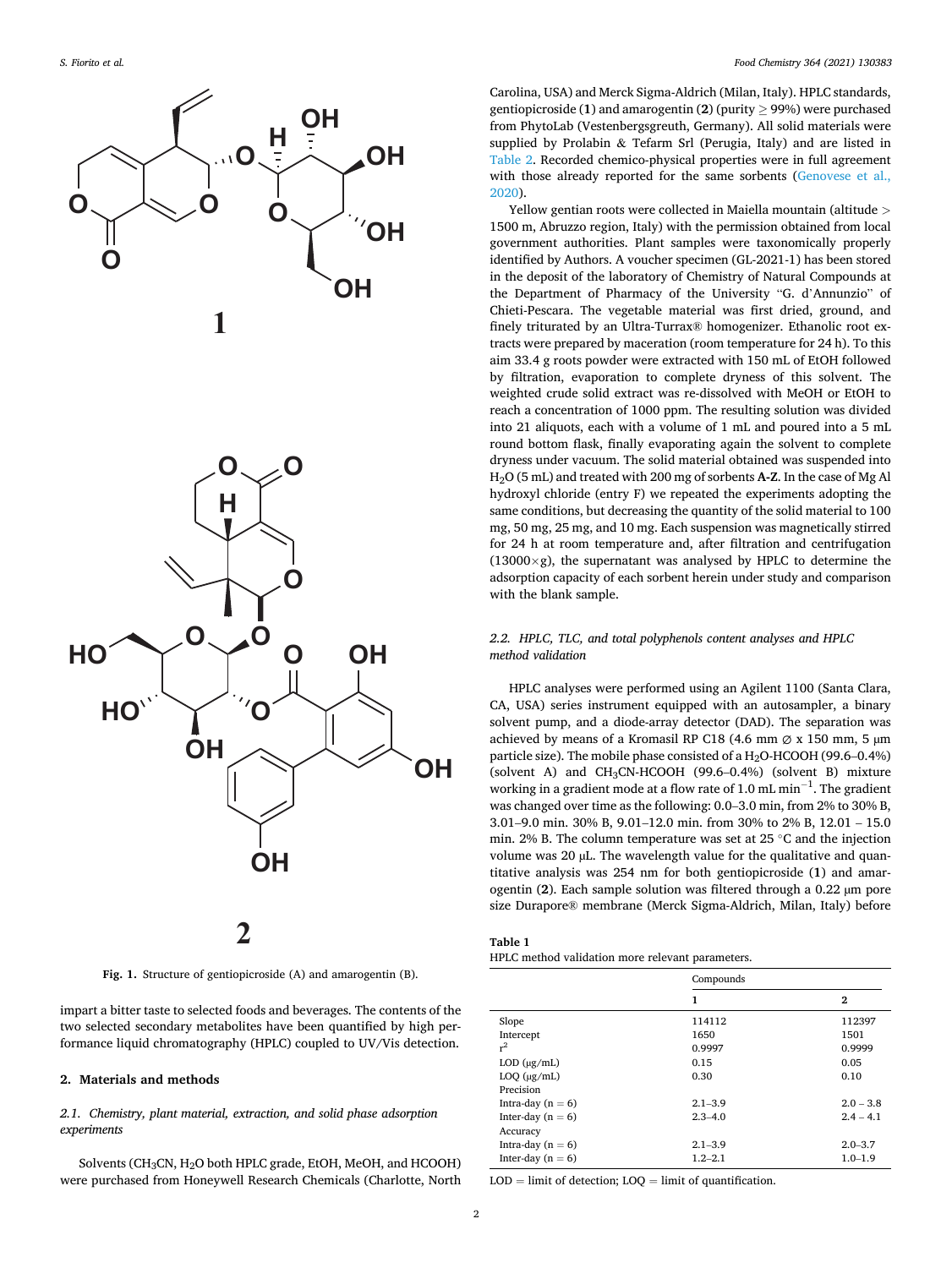#### <span id="page-2-0"></span>**Table 2**

Quantitative determination (concentration expressed as µg/ml and percentages) of gentiopicroside and amarogentin in EtOH extract of *G. lutea* L. absorbed onto solid sorbents **A-Z.** 

|                 |                            | Compounds              |                    |                        |                    |
|-----------------|----------------------------|------------------------|--------------------|------------------------|--------------------|
| Entry           |                            | 1                      |                    | $\overline{2}$         |                    |
|                 | LDHs*                      | $\mu$ g/mL $\pm$<br>SD | $% \pm SD$         | $\mu$ g/mL $\pm$<br>SD | $% \pm SD$         |
| A               | Zn Al oleate               | $27.1 \pm$             | $25.2 \pm$         | $11.7 +$               | 76.1 $\pm$         |
|                 |                            | 0.07                   | 0.02               | 0.06                   | 0.05               |
| B               | Zn Al nitrate              | $30.8 \pm$             | $28.7 \pm$         | 14.4 $\pm$             | $93.9 \pm$         |
|                 |                            | 0.11                   | 0.03               | 0.07                   | 0.03               |
| C               | Zn Al chloride             | 32.8 $\pm$             | $30.5 \pm$         | $12.7 \pm$             | $82.6 \pm$         |
|                 |                            | 0.12                   | 0.03               | 0.07                   | 0.04               |
| D               | Mg Al nitrate              | $26.9 \pm$             | $25.1 \pm$         | $14.9 \pm$             | $97.1 \pm$         |
|                 |                            | 0.08                   | 0.02               | 0.05                   | 0.02               |
| E               | Mg Al azelate              | 41.0 $\pm$             | $38.2 \pm$         | $15.8 \pm$             | $99.2 \pm$         |
|                 |                            | 0.15                   | 0.04               | 0.06                   | 0.01               |
| F               | Mg Al hydroxide            | 55.2 $\pm$             | 51.4 $\pm$         | $16.0 \pm$             | 99.9 $\pm$         |
|                 | chloride                   | 0.18                   | 0.08               | 0.04                   | 0.07               |
| G               | Mg Al hydroxide            | 49.5 $\pm$<br>0.18     | 46.0 $\pm$         | $15.8 \pm$<br>0.06     | $99.7 \pm$<br>0.01 |
| Н               | acetate<br>Mg Al hydroxide | 47.3 $\pm$             | 0.07<br>44.0 $\pm$ | $13.3 \pm$             | $86.4 \pm$         |
|                 | carbonate                  | 0.07                   | 0.06               | 0.06                   | 0.03               |
| I               | Mg Al acetate              | 44.3 $\pm$             | 41.3 $\pm$         | 14.7 $\pm$             | 96.1 $\pm$         |
|                 |                            | 0.06                   | 0.05               | 0.01                   | 0.02               |
| L               | Zn hydroxy chloride        | 45.9 $\pm$             | 42.7 $\pm$         | $13.0 \pm$             | $84.8 \pm$         |
|                 |                            | 0.11                   | 0.04               | 0.01                   | 0.02               |
| Lamellar solids |                            |                        |                    |                        |                    |
| М               | $Zr(HPO4)2$ **             | 53.2 $\pm$             | 49.5 $\pm$         | $7.9 \pm$              | 51.1 $\pm$         |
|                 |                            | 0.19                   | 0.07               | 0.02                   | 0.06               |
| N               | $Zr(HPO4)2** +$            | $36.4 \pm$             | 33.9 $\pm$         | $9.6 \pm$              | 62.6 $\pm$         |
|                 | stearamine                 | 0.11                   | 0.06               | 0.03                   | 0.06               |
|                 | Oxides / Hydroxides        |                        |                    |                        |                    |
| О               | MgO                        | $25.2 \pm$             | $23.4 \pm$         | $7.6 \pm$              | 49.8 $\pm$         |
|                 |                            | 0.04                   | 0.07               | 0.01                   | 0.05               |
| P               | $Mg(OH)_2$                 | $23.5 \pm$             | $21.7 +$           | $6.3 \pm$              | 44.0 $\pm$         |
|                 |                            | 0.04                   | 0.06               | 0.02                   | 0.07               |
| Phyllosilicates |                            |                        |                    |                        |                    |
| Q               | Bentonite                  | $15.5 \pm$             | 14.4 $\pm$         | $14.2 \pm$             | $92.4 \pm$         |
|                 |                            | 0.08                   | 0.03               | 0.06                   | 0.04               |
| R               | Talc                       | $15.2 \pm$             | 14.2 $\pm$         | $15.0 \pm$             | 98.0 $\pm$         |
|                 |                            | 0.02                   | 0.03               | 0.07                   | 0.03               |
| S               | Mica L                     | 47.4 $\pm$             | 44.1 $\pm$         | 9.5 $\pm$              | 61.8 $\pm$         |
|                 |                            | 0.13                   | 0.08               | 0.04                   | 0.04               |
| T               | Mica F                     | 42.7 $\pm$             | $39.8 \pm$         | $10.7 \pm$             | 69.4 $\pm$         |
|                 |                            | 0.13                   | 0.09               | 0.07                   | 0.05               |
| U               | Mica SFG20                 | 46.1 $\pm$             | 43.0 $\pm$         | $10.5 \pm$             | $68.2 \pm$         |
|                 |                            | 0.11                   | 0.03               | 0.03                   | 0.05               |
| V               | Mg Al benzensulfonate      | 49.5 $\pm$             | 46.1 $\pm$         | $16.0 \pm$             | $99.9 \pm$         |
|                 |                            | 0.12                   | 0.05               | 0.03                   | 0.02               |
| Z               | Zn Al benzensulfonate      | $66.4 \pm$             | 61.8 $\pm$         | $15.0 \pm$             | 98.0 $\pm$         |
|                 |                            | 0.11                   | 0.04               | 0.03                   | 0.01               |

\*LDH = layered double hydroxide; \*\* type B; SD = standard deviation, p *<* 0.05 at Student's *t*-test.

injection into the HPLC apparatus. All samples were stored in a refrigerator at 4 ◦C before analysis. Open Labs software (Agilent Technologies, Santa Clara, CA, USA) was used for statistical analysis and data management. The HPLC method was validated according to the ICH guidelines ([Bhavyasri et al. 2019\)](#page-5-0) in terms of precision, accuracy, linearity, limits of detection (LOD), and limits of quantification (LOQ). The intraday precision was determined by the injection of the standard mixture solution five times a day. For the inter-day precision, measurements were conducted once a day on three consecutive days. All these were expressed as relative standard deviations (RSDs). Precision was calculated at three concentration levels for quality control (QC) samples, namely QC<sub>Low =</sub> 1.0 µg/mL, QC<sub>Medium</sub> = 25.0 µg/mL, and QC<sub>High</sub> = 100.0 µg/mL and ascertained in line with the criteria already reported ([Taddeo et al., 2017](#page-5-0)). Accuracy was determined by spiking samples deriving from *G. lutea* extract treated with the hydrotalcite magnesium aluminium azelate (entry E) with three concentrations of the two

standard compounds (low, medium, and high spikes). Calibration curves were drawn by injecting the gentiopicroside (**1**) and amarogentin (**2**) stock solutions at the following 9 concentrations values (expressed as µg/mL): 0.5, 1.0, 5.0, 10.0, 25.0, 50.0, 75.0, 100.0 and 200.0. LODs and LOQs were obtained by injecting serial dilutions of the corresponding standard solutions, having a signal-to-noise (S/N) ratio of 3 and 10 as the reference, respectively. Finally, the amounts of gentiopicroside (**1**) and amarogentin (**2**) absorbed onto the sorbents listed in [Table 1](#page-1-0) have been obtained by subtracting the concentration of each secondary metabolite in the filtrate from the content of the same in the blank original solution of plant extract. Desorption has been accomplished by washing the solid collected on the filter with EtOH ( $5 \times 10$  mL) and HPLC analyses of the resulting filtrate solutions carried out under the same experimental conditions as described above. To exclude the coelution of other phytochemicals applying the above mentioned preconcentration procedure, thin layer chromatography (TLC) analyses of the filtrate and desorbed solutions were carried out. To this aim  $SiO<sub>2</sub>$  gel 60 F254 pre-coated aluminium plates were purchased from Merck Millipore (Burlington, MA; USA) and a mobile phase consisting of  $CH_2Cl_2$  / MeOH /H<sub>2</sub>O 65 / 25 /: 10 was employed coupled to UV light and  $I_2$ spraying detection [\(Kumari et al. 2019](#page-5-0)). Further assays for the same purpose consisted in the total polyphenol content determination that was accomplished using the same general procedure (e.g. Fiolin-Ciocalteau method) as described in the literature [\(Pavun et al. 2018](#page-5-0)).

# *2.3. Statistical analysis*

The differences between the means were analysed for statistical significance using the Student's *t*-test. A Bonferroni protection for multiple comparisons was applied to a significance value of 0.05 resulting in an adjusted p value of 0.0167.

## **3. Results and discussion**

The first experimental step consisted in the extraction by a conventional overnight maceration with EtOH of a sample of finely powdered yellow gentian root. After evaporation of the solvent to complete dryness under vacuum, the extractive yield was 6.3%. The filtrate was then analyzed by HPLC to get the original concentration values of gentipicroside (**1**) and amarogentin (**2**) in the parent extract. Such values were  $108.2 \pm 0.12$  µg/mL and  $16.0 \pm 0.08$  µg/mL, respectively. To this concern, even if numerous mobile phase mixture compositions with different ratios of  $H_2O$ , CH<sub>3</sub>CN, and MeOH with or without acidification with small amounts of some organic acids, (HCOOH, CH<sub>3</sub>COOH, and CF3COOH), in the isocratic and gradient modes, the one indicated in the Materials and Methods section was chosen as the best one providing excellent peak shaping and separation. Retention times of standard gentiopicroside (1) and amarogentin (2) were  $5.3 \pm 0.02$  min. and  $7.9 \pm 0.02$ 0.05 min., respectively. A representative HPLC chromatogram of the crude *G. lutea* extract is shown [Fig. 2](#page-3-0).

For every HPLC runs we observed a complete baseline separation of peaks corresponding to gentipoicroside (**1**) and amarogentin (**2**) without any appreciable interferences from the vegetable matrices. Calibration curves were drawn on 9 concentration points and plotted using weighted  $(1/x<sup>2</sup>)$  linear least-squares regression analyses. All curves were linear over all the concentration range tested (0.5 µg/mL – 200.0 µg/mL), furnishing r 2 values of 0.9997 for gentiopicroside (**1**) and 0.9999 for amarogentin (**2**). LOD and LOQ values were 0.15 µg/mL and 0.30 µg/ mL, and 0.05  $\mu$ g/mL and 0.10  $\mu$ g/mL for these two compounds, respectively. A survey of all relevant HPLC parameters for the two standards is reported in [Table 1.](#page-1-0)

For gentiopicroside (**1**) and amarogentin (**2**), RSD values for intraand interday precisions were not higher than 3.4%, while BIAS % ones of accuracies related to the same phytochemicals ranged from − 1.7% to 2.9%. Considered as a whole, such data confirm that the analytical method we set up is in full agreement with the contents provided by the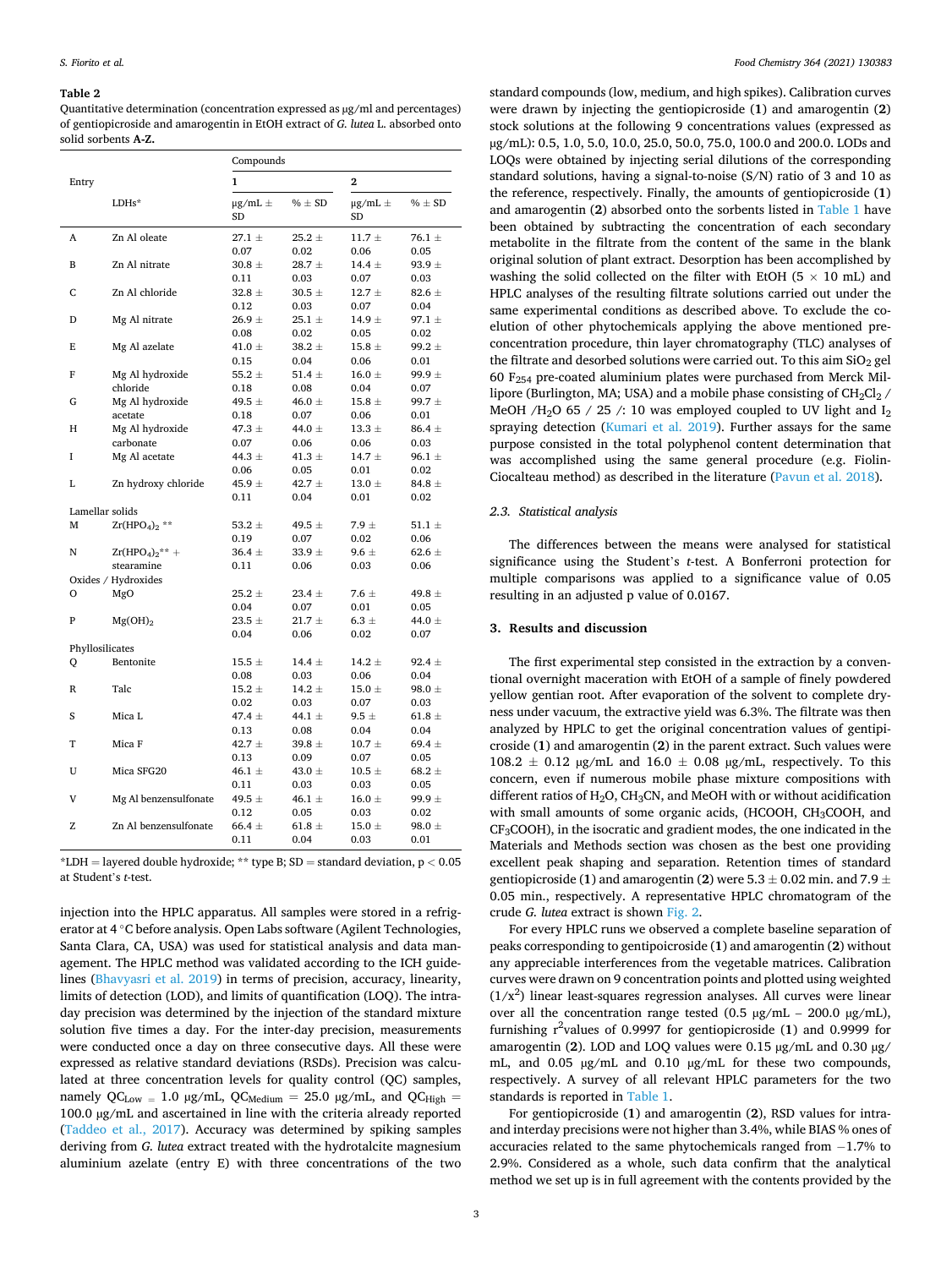<span id="page-3-0"></span>

**Fig. 2.** HPLC chromatogram of *G. lutea* raw extract.



**Fig. 3.** HPLC chromatogram of the filtrate solution obtained after treatment of *G. lutea* extract with Mg Al hydroxide chloride (entry F) (A) and after desorption with EtOH (B).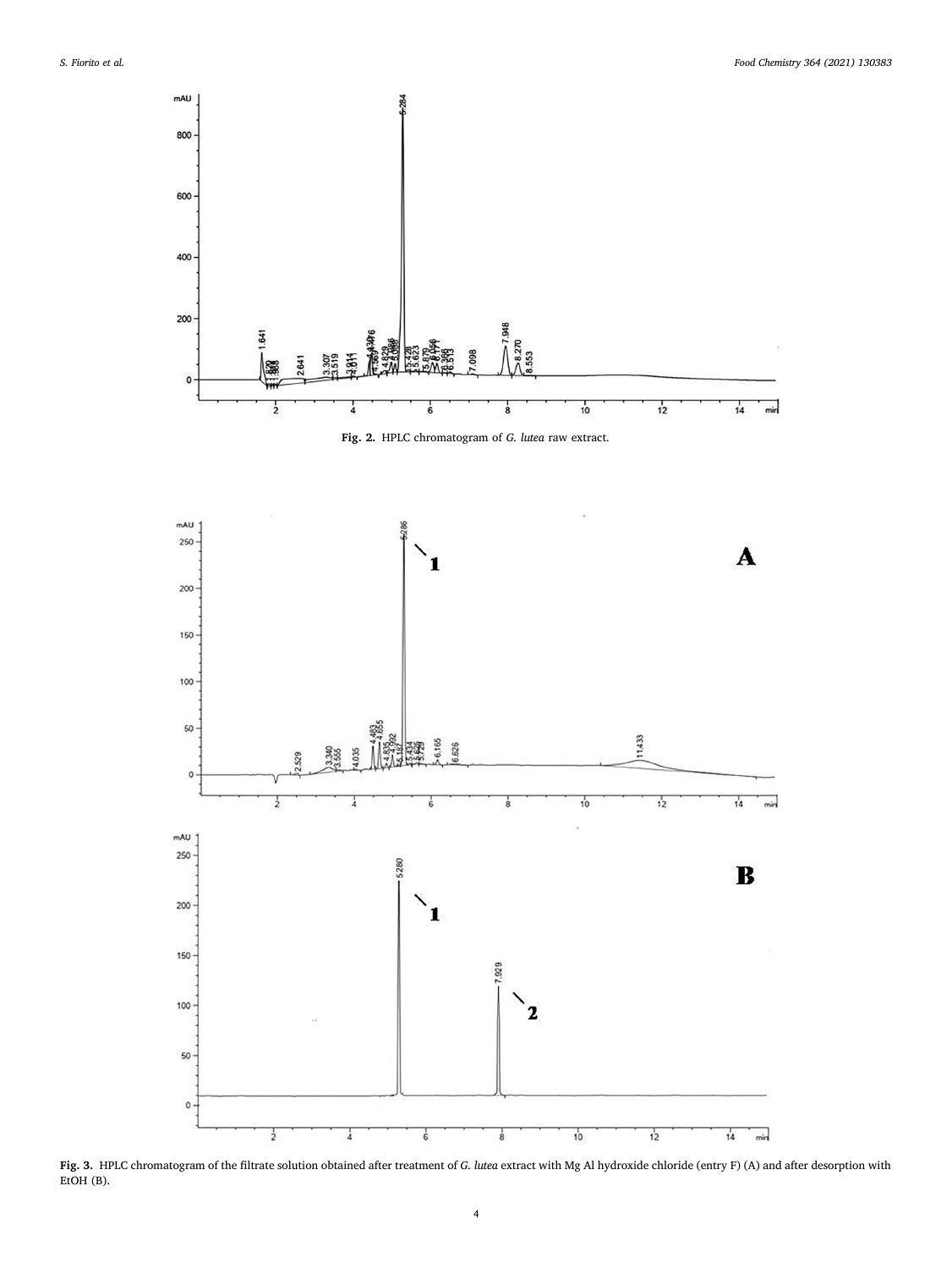ICH guidelines. The carry over effect (*<*0.12%), quantified following the general procedure recently reported in the literature ([Zhou et al., 2017](#page-6-0)), was not observed. Recoveries of gentipicroside (**1**) and amarogentin (**2**) were *>* 99.6% with a good precision (RSD *<* 1.1%).

Going on with experimental procedure after the above mentioned step, the parent extract was re-dissolved in MeOH (otherwise EtOH can also be used as an alternative providing very similar final quantification data) and the resulting solution divided into 21 aliquots of the same volume, that were subsequently re-evaporated, suspended in distilled H<sub>2</sub>O, and finally treated with solid supports listed in [Table 1](#page-1-0) to assess their adsorption yields and capacities. All mixtures were kept under magnetic stirring at room temperature for 24 h, followed by filtration under vacuum and extensive washing with distilled H<sub>2</sub>O ( $3 \times 10$  mL) of the solid material collected on the filter. Residual contents of gentipicroside (**1**) and amarogentin (**2**) in the filtrates were determined by HPLC analyses. Recorded values were then compared to the concentrations of each secoiridoid glycoside in the parent yellow gentian root extract to preliminarily calculate by difference the amount adsorbed on each solid support. Results of these quantifications are reported in the [Table 2](#page-2-0).

Data outlined in [Table 2](#page-2-0) provide quite a clear picture about the pattern of adsorption capacities and efficiencies by the selected inorganic / organic solids. First, all sorbents displayed a marked greater preference for retaining amarogentin (**2**) respect to gentiopicroside (**1**). In fact, for this latter secoiridoid, the best percentage of adsorption did not exceed 61.8% (Zn Al benzensulfonate, entry Z) with poor to modest values for all the other samples (14.2% − 51.4%). For amarogentin (**2**), with the exception of Zr-based lamellar solids (entries M and N), MgO (entry O),  $Mg(OH)$ <sub>2</sub> (entry P) and synthetic micas L, F, and SFG20 (entries S-U), nearly a quantitative adsorption was recorded, especially for Mg-based materials like the layered double hydroxides (LDHs) Mg Al nitrate (entry D), Mg Al azelate (entry E), Mg Al hydroxide chloride (entry F), Mg Al hydroxide acetate (entry G), Mg Al acetate (entry I), the natural phyllosilicate talc (entry R) and synthetic Mg Al benzensulfonate (entry V). An explicative and sample HPLC chromatogram of the filtrate solution obtained after treatment with the LDH Mg Al hydroxide chloride (entry F) is shown in [Fig. 3](#page-3-0)A.

The best performance of Mg-based clays may be explained on the basis of data already acquired in the recent literature ([Adeyemo et al.,](#page-5-0)  [2017; Zhang et al., 2019\)](#page-5-0) indicating a strong preference of such materials for the adsorption and / or inclusion of natural compounds incorporating a polyphenolic portion, pending the presence of a lamellar structure [this hypothesis may explain why both MgO and  $Mg(OH)$ <sub>2</sub> are not effective like other Mg-containing material as they are not featured by such a structural arrangement]. The polyphenolic portion of amarogentin (**2**) respect to gentipicroside (**1**) may also explain the large differences in percentages recorded between these two secondary metabolites.

The final step of our study consisted in the desorption of amarogentin (**2**) [and obviously of the part of gentipicroside (**1**) retained] from the most effective solids in order to quantify its recovery from these matrices and assay its chemical stability. Thus, powder of sorbents providing adsorption values *>* 86.4%, were extensively washed with EtOH (5 × 10 mL) and the content of amarogentin (**2**) in the filtrate quantified by HPLC analyses under the same experimental conditions as above. Results are reported in Table 3.

All tested sorbents showed a very good recovery indicating that treatment with EtOH was a very good mean for an effective desorption of both secondary metabolites. To this regard, percentages were *>* 96.6% with the only exception of Mg Al hydroxide carbonate (entry H), for which a slighter less value was recorded for both amarogentin (**2**) and gentipicroside (**1**). This experimental result, coupled also to the value indicated in [Table 2](#page-2-0) for the same solid, may indicate a partial chemical decomposition of both bitter principles (e.g. cleavage of the lactone ring and / or hydrolysis of the glycoside) hypothetically due to the extreme alkaline environment featuring the surface and interlayer

**Table 3** 

Quantification of amarogentin and gentipicroside after desorption with EtOH from solid sorbents.

| Entry | $\mu$ g/mL $\pm$ SD | Recovery (%)  | $\mu$ g/mL $\pm$ SD | Recovery (%)  |
|-------|---------------------|---------------|---------------------|---------------|
| B     | $30.2 + 0.05$       | $98.0 + 0.01$ | $14.2 + 0.03$       | $98.6 + 0.02$ |
| D     | $14.4 + 0.06$       | $97.4 + 0.04$ | $14.4 + 0.07$       | $96.6 + 0.03$ |
| E     | $39.9 + 0.04$       | $97.3 + 0.01$ | $15.7 + 0.04$       | $99.3 + 0.02$ |
| F     | $53.1 + 0.11$       | $96.3 + 0.07$ | $15.9 + 0.02$       | $99.3 + 0.04$ |
| G     | $49.0 + 0.05$       | $98.9 + 0.05$ | $15.6 + 0.02$       | $98.7 + 0.03$ |
| н     | $46.3 + 0.08$       | $97.8 + 0.04$ | $11.6 + 0.04$       | $87.2 + 0.02$ |
| Ī     | $43.1 + 0.09$       | $97.2 + 0.05$ | $14.6 + 0.02$       | $99.3 + 0.01$ |
| Q     | $14.6 + 0.05$       | $94.2 + 0.01$ | $14.0 + 0.03$       | $98.5 + 0.02$ |
| R     | $14.0 + 0.02$       | $92.1 + 0.04$ | $14.8 + 0.07$       | $98.6 + 0.01$ |
| V     | $48.1 + 0.05$       | $97.1 + 0.02$ | $15.9 + 0.03$       | $99.3 + 0.02$ |
| Z.    | $65.2 + 0.09$       | $98.2 + 0.03$ | $14.6 + 0.05$       | $97.3 + 0.04$ |

SD = standard deviation, p *<* 0.05 at Student's *t*-test.

spaces of this clay [\(Kim et al. 2016\)](#page-5-0). An explicative HPLC chromatogram of the filtrate solution obtained after desorption from the LDH Mg Al hydroxide chloride (entry F) is shown in [Fig. 3](#page-3-0)B.

Finally, to exclude the co-elution of other phytochemicals (e.g. polyphenols) contained in the yellow gentian root raw extract during the solid phase adsorption, TLC analyses of the filtrate and desorbed solutions were carried out. Both UV light and I<sub>2</sub> spraying detection of eluted plates showed the presence of only spots related to gentiopicroside (**1**) and amarogentin (**2**). The same pure standards employed for HPLC analyses were used also to this aim. To confirm this finding, we also compared the quantities of amarogentin (**2**) in the desorbed solutions from Mg-based solids as determined by HPLC analyses with values obtained by the Folin-Ciocalteau assay applied to the same solutions to quantifity the total polyphenols content. Differences between the two quantification method differed by percentages values *<*0.35%, thus indicating that amarogentin (**2**) was virtually the only phenolic compound retained on all solids without co-elution of other structurally related secondary metabolites.

Discussing about the optimization of the experimental conditions, the quantities and ratios indicated in the Materials and Methods section represent the optimal protocol to get the best extractive yields for both gentipicroside (**1**) and amarogentin (**2**). Stating the high bitter index of both phytochemicals, the easiness and low-cost by which all solids can be synthesized, the fact that all materials can be recycled without loss of their adsorption capacities, as stated below, 1 mg to 200 mg ratio between the extract and sorbents cannot be considered a drawback from an economical point of view, especially when thinking about an industrial application of the process described herein in the next future. However, for a greater completeness of the present study, we repeated the same experiments decreasing the amount of solid sorbent [e.g. Mg Al hydroxide chloride (entry F) 100 mg, 50, mg, 25 mg, and 10 mg] with the same quantity of extract. Gentipicroside (**1**) have been retained on the solid in percentages ranging from 32.4% to 45.2% (from 10 mg to 100 mg), while amarogentin (**2**) in percentages ranging from 61.7% to 86.1%. For what concerns the less performing sorbents, increasing operational times up to 72 h and / or sorbent loading did not lead to appreciable improvements in yields, while raising temperature up top 80 ℃ resulted in a large loss of the two secondary metabolites under investigation probably due to thermal degradation, as previously observed ([Mehta et al., 2016; Mudri](#page-5-0)ć et al., 2020).

We also established the recyclability and reusability of the most effective materials as a result of the experiments detailed in [Table 1](#page-1-0). Thus, we carried out 4 additional steps of solid phase adsorption of amarogentin (**2**) and gentipicroside (**1**) from the parent extract of yellow gentian roots, employing as explicative examples the LDHs Mg Al hydroxide chloride (entry F), Mg Al hydroxide acetate (entry G) and the synthetic Mg Al benzenesulfonate (entry V) under the same experimental conditions indicated above. The percentages of adsorption recorded were 99.8%, 99.8%, 99.6%, and 99.3% for Mg Al hydroxide chloride, 99.9%, 99.7%, 99.6%, and 99.3% for Mg Al hydroxide acetate,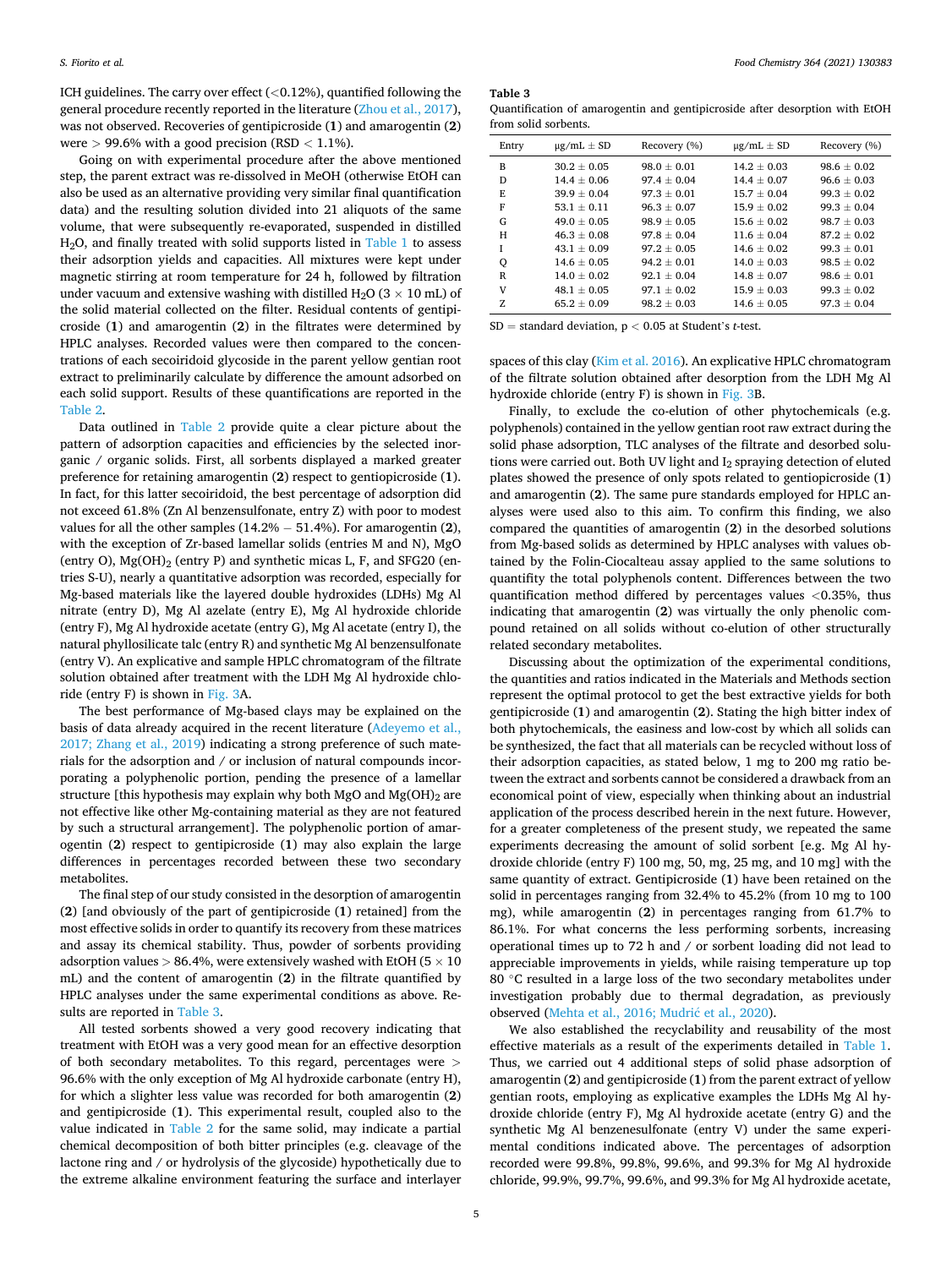<span id="page-5-0"></span>and finally 99.3%, 99.8%, 99.2%, and 99.2% for Mg Al benzenesulfonate. These percentages values clearly indicate that all solids mentioned can be reasonably considered recyclable and could be re-used to run out additional steps without virtually no appreciable loss of efficiency.

The approach we depicted in this short communication, consisting in the selective removal of virtually total amarogentin (**2**) and partial one of gentipicroside (**1**) from raw ethanolic extracts of *G. lutea* by an extraction in the heterogeneous phase followed by desorption with EtOH is unprecedented in the literature, to the best of our knowledge. Other reported techniques include static extraction, continuous shaking extraction, ultrasonic extraction (Kshirsagar et al. 2019), microwave extraction (Kaur et al. 2019), heat-assisted extraction (Mudrić et al., 2020), fast centrifugal partition chromatography ([Xynos et al., 2016](#page-6-0)), high-speed counter-current chromatography (Chen et al. 2017), microwave-assisted ethanol-salt aqueous two-phase systems (Cheng et al. 2020), and others that have been recently reviewed ([Xu et al.](#page-6-0)  [2017\)](#page-6-0). In some instances good results in terms of extractive yields and selectivity have been achieved. However, the main drawback of the listed methodologies is represented, in our opinion, by the fact that each needs a specific instrumentations, the cost of which is not easily accessible in most cases. On the other hand, the one described herein represents a valid and substantial alternative green-chemical process that has in principle the potential to get access to a novel category of food additive and could find its use, for example, in liqueurs and spirits industry. To this concern it has to be reminded how the phytochemical and overall organoleptic qualities and properties of yellow gentian root extract, the basic ingredient of gentian liqueur, strictly depend on parameters related to the plant like age, period of collection, climate, geographical factors, storage, overall processing, the intimate method by which the extraction is carried out, and similar (Marković et al. 2019). Due to variations in these factors, often entire batches of gentianbased liqueur production have to be discarded due to malevolent odours and flavours ("herbaceous like" or "earthy-like") due to a low content of bitter principles and / or presence of excess of lignin depolymeraztion derived compounds, diterpenes, xanthones, or volatiles.

### **4. Conclusions**

The methodology we set up and described herein enables to have at disposition a purely nature-derived food additive which can be used as a flavour and odour corrector of the same gentian-based liqueurs and / or other flavoured drinks, and food in general, where a bitter taste is necessary for the compliance of the final consumer. Furthermore, the use of easy to handle solids like those listed in this communication, would in principle allow to obtain amarogentin in very good yields from alternative natural plant sources, which are not protected by law species like *G. lutea*, such as other Gentianaceae (e.g. those encoded by Chinese, Tibetan, Indian, and Ayurvedic medicine) and *Swertia* spp. For both purposes, first tests to quantify the sensorial properties of the amarogentin-blends we obtained and secondly the search for additional plant species to which applying the same or slightly modified experimental schemes, are now ongoing in our laboratories.

# **CRediT authorship contribution statement**

**Serena Fiorito:** Conceptualization, Data curation, Formal analysis, Funding acquisition, Investigation, Methodology, Project administration, Resources, Software, Supervision, Validation, Visualization, Writing - original draft, Writing - review & editing. **Francesco Epifano:**  Conceptualization, Data curation, Formal analysis, Funding acquisition, Investigation, Methodology, Project administration, Resources, Software, Supervision, Validation, Visualization, Writing - original draft, Writing - review & editing. **Lorenzo Marchetti:** Investigation, Methodology, Software, Validation, Visualization. **Lucia Palumbo:** Investigation, Methodology, Software, Validation, Visualization. **Fabrizio Mascioli:** Conceptualization, Investigation, Methodology. **Maria** 

**Bastianini:** Investigation, Methodology, Software, Validation, Visualization. **Fabio Cardellini:** Investigation, Methodology, Software, Validation, Visualization. **Roberto Spogli:** Conceptualization, Formal analysis, Investigation, Methodology, Resources, Software, Supervision, Validation, Visualization. **Salvatore Genovese:** Conceptualization, Data curation, Formal analysis, Funding acquisition, Investigation, Methodology, Project administration, Resources, Software, Supervision, Validation, Visualization, Writing - original draft, Writing - review & editing.

## **Declaration of Competing Interest**

The authors declare that they have no known competing financial interests or personal relationships that could have appeared to influence the work reported in this paper.

#### **References**

- [Adeyemo, A. A., Adeoye, I. O., & Bello, O. S. \(2017\). Adsorption of dyes using different](http://refhub.elsevier.com/S0308-8146(21)01389-3/h0005)  [types of clay: A review.](http://refhub.elsevier.com/S0308-8146(21)01389-3/h0005) *Applied Water Science, 7*(2), 543–568.
- Ariño, [A., Arberas, I., Leiton, M. J., de Renobales, M., & Dominguez, J. B. \(1997\). The](http://refhub.elsevier.com/S0308-8146(21)01389-3/h0010) [extraction of yellow gentian root \(](http://refhub.elsevier.com/S0308-8146(21)01389-3/h0010)*Gentiana lutea* L.). *Zeitschrift für Lebensmittel-[Untersuchung und-Forschung. A, 205](http://refhub.elsevier.com/S0308-8146(21)01389-3/h0010)*, 295–299.
- [Bhavyasri, K., Vishnumurthy, K. M., Rambabu, D., & Sumakanth, M. \(2019\). ICH](http://refhub.elsevier.com/S0308-8146(21)01389-3/h0015)  Guidelines – [Q series \(quality guidelines\). A review.](http://refhub.elsevier.com/S0308-8146(21)01389-3/h0015) *GSC Biological & Pharmaceutical [Sciences, 6](http://refhub.elsevier.com/S0308-8146(21)01389-3/h0015)*, 89–106.
- Biehlmann, M., Nazaryan, S., Krauss, E., Ardeza, M. I., Flahaut, S., Figueredo, G., et al. (2020). How chemical and sensorial markers reflect gentian geographic origin in Chardonnay wine macerated with *Gentiana lutea* roots? *Foods, 9*(8), 1061. [https://](https://doi.org/10.3390/foods9081061)  [doi.org/10.3390/foods9081061](https://doi.org/10.3390/foods9081061).
- Chen, B., Peng, Y., Wang, X., Li, Z., & Sun, Y. (2017). Preparative separation and purification of four glycosides from Gentianae radix by high-speed counter-current chromatography and comparison of their anti-NO production effects. *Molecules, 22*  (11), 2002. <https://doi.org/10.3390/molecules22112002>.
- Cheng, B., Song, H., Zhang, Y., Han, D., Yu, X., Shen, Q., Zhong, F. (2020) Concurrent extraction and purification of gentiopicroside from Gentiana scabra Bunge using microwave-assisted ethanol-salt aqueous two-phase systems. Journal of Chromatographic Science 58, 60-74.
- [Genovese, S., Epifano, F., Palumbo, L., Pulito, G., Bastianini, M., Cardellini, F., et al.](http://refhub.elsevier.com/S0308-8146(21)01389-3/h0035) [\(2020\). Solid phase adsorption of emodin on hydrotalcites and inorganic oxide: A](http://refhub.elsevier.com/S0308-8146(21)01389-3/h0035) preliminary study. *[Journal of Pharmaceutical Biomedical Analysis, 187](http://refhub.elsevier.com/S0308-8146(21)01389-3/h0035)*, Article [113348](http://refhub.elsevier.com/S0308-8146(21)01389-3/h0035).
- [Jiang, M., Cui, B. W., Wu, Y. L., Nan, J. X., & Lian, H. L. \(2021\). Genus](http://refhub.elsevier.com/S0308-8146(21)01389-3/h0040) *Gentiana*. A review [on phytochemistry, pharmacology, and molecular mechanism.](http://refhub.elsevier.com/S0308-8146(21)01389-3/h0040) *Journal of [Ethnopharmacology, 264](http://refhub.elsevier.com/S0308-8146(21)01389-3/h0040)*, Article 113391.
- [Kaur, P., Kumar Pandey, D., Gupta, R. C., & Dey, A. \(2019\). Simultaneous microwave](http://refhub.elsevier.com/S0308-8146(21)01389-3/h0045)  [assisted extraction and HPTLC quantification of mangiferin, amarogentin, and](http://refhub.elsevier.com/S0308-8146(21)01389-3/h0045) swertiamarin in *Swertia* [species from Western Himalayas.](http://refhub.elsevier.com/S0308-8146(21)01389-3/h0045) *Industrial Crops & Products, 132*[, 449](http://refhub.elsevier.com/S0308-8146(21)01389-3/h0045)–459.
- [Kim, J. S., Lee, Y. Y., & Kim, T. H. \(2016\). A review on alkaline pretreatment technology](http://refhub.elsevier.com/S0308-8146(21)01389-3/h0050)  [for bioconversion of lignocellulosic biomass.](http://refhub.elsevier.com/S0308-8146(21)01389-3/h0050) *Bioresources Technology, 199*, 42–48.
- [Kshirsagar, P. R., Aware, C. B., Patil, S. M., & Bapat, V. A. \(2019\). Optimization of](http://refhub.elsevier.com/S0308-8146(21)01389-3/h0055) [extraction techniques and quantification of amarogentin by using RP-UFLC method](http://refhub.elsevier.com/S0308-8146(21)01389-3/h0055)  from different *Swertia* species. *[Analytical Chemistry Letters, 9](http://refhub.elsevier.com/S0308-8146(21)01389-3/h0055)*(3), 373–384.
- [Kumari, G., Guleria, A., & Kaur, J. \(2019\). Phytochemical and thin layer](http://refhub.elsevier.com/S0308-8146(21)01389-3/h0060)  chromatographic evaluation of *Swertia chirayita* [Buch.-Hams. Ex Wall at different](http://refhub.elsevier.com/S0308-8146(21)01389-3/h0060)  developmental stages. *[International Journal of Current Microbiology and Applied](http://refhub.elsevier.com/S0308-8146(21)01389-3/h0060)  [Sciences, 8](http://refhub.elsevier.com/S0308-8146(21)01389-3/h0060)*(02), 855–868.
- Marković, T., Radanović, D., Nastasijević, B., Antić-Mladenović, S., Vasić, V., & Matković, A. (2019). Yield, quality and safety of yellow gentian roots produced [under dry-farming conditions in various single basal fertilization and planting](http://refhub.elsevier.com/S0308-8146(21)01389-3/h0065) [density models.](http://refhub.elsevier.com/S0308-8146(21)01389-3/h0065) *Industrial Crops & Products, 132*, 236–244.
- [Mehta, A., Rana, R. C., Sharma, Y. P., & Kumar, V. \(2016\). Degradation status of](http://refhub.elsevier.com/S0308-8146(21)01389-3/h0070) [amarogentin on storage in different solvents.](http://refhub.elsevier.com/S0308-8146(21)01389-3/h0070) *Indian Journal of Ecology, 43*, 257–261.
- Mudrić, J., Janković, T., Šavikin, K., Bigović, D., Đukić-Ćosić, D., Ibrić, S., & Đuriš, J. (2020). Optimization and modelling of gentiopicroside, isogentisin and total phenolics extraction from *Gentiana lutea* L. roots. *Industrial Crops & Products, 155*, 112767. [https://doi.org/10.1016/j.indcrop.2020.112767.](https://doi.org/10.1016/j.indcrop.2020.112767)
- [Niiho, Y., Yamazaki, T., Nakajima, Y., Yamamoto, T., Ando, H., Hirai, Y., et al. \(2006\).](http://refhub.elsevier.com/S0308-8146(21)01389-3/h0080)  [Gastroprotective effects of bitter principles isolated from Gentian root and Swertia](http://refhub.elsevier.com/S0308-8146(21)01389-3/h0080) [herb on experimentally-induced gastric lesions in rats.](http://refhub.elsevier.com/S0308-8146(21)01389-3/h0080) *Journal of Natural Medicine, 60*[\(1\), 82](http://refhub.elsevier.com/S0308-8146(21)01389-3/h0080)–88.
- Pavun, L., Đurđević, P., Jelikić-Stankov, M., Đikanović, D., & Uskoković-Marković, S. [\(2018\). Determination of flavonoids and total polyphenol contents in commercial](http://refhub.elsevier.com/S0308-8146(21)01389-3/h0085) apple juices. *[Czech Journal of Food Science, 36](http://refhub.elsevier.com/S0308-8146(21)01389-3/h0085)*(No. 3), 233–238.
- [Prakash, O., Singh, R., Kumar, S., Srivastava, S., & Ved, A. \(2017\).](http://refhub.elsevier.com/S0308-8146(21)01389-3/h0090) *Gentiana lutea* Linn. [\(yellow gentian\): A comprehensive review.](http://refhub.elsevier.com/S0308-8146(21)01389-3/h0090) *Journal of Ayurvedic and Herbal Medicine, 3*[, 175](http://refhub.elsevier.com/S0308-8146(21)01389-3/h0090)–181.
- [Taddeo, V. A., Genovese, S., Medina, P.d., Palmisano, R., Epifano, F., & Fiorito, S. \(2017\).](http://refhub.elsevier.com/S0308-8146(21)01389-3/h0095)  [Quantification of biologically active](http://refhub.elsevier.com/S0308-8146(21)01389-3/h0095) *O-*prenylated and unprenylated [phenylpropanoids in dill \(](http://refhub.elsevier.com/S0308-8146(21)01389-3/h0095)*Anethum graveolens*), anise (*Pimpinella anisum*), and wild